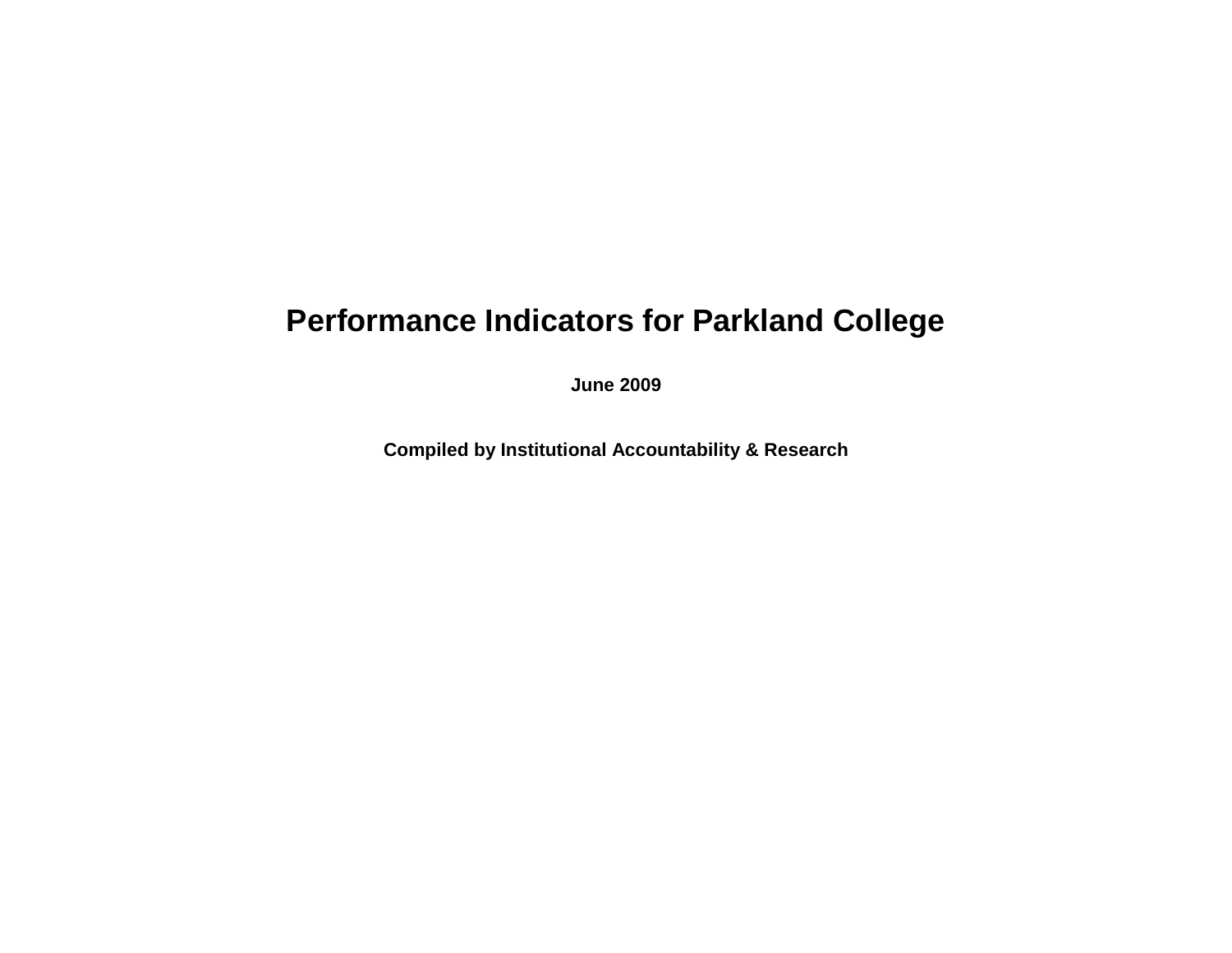| ID           | <b>Area and Goal</b>                                                                          | Performance<br>Indicator                                                                                     | <b>Benchmark</b>                                                                                   | <b>Performance Summary</b>                                                                                                                                                                                                                                                                                                                                                                                                                                                                                     |  |
|--------------|-----------------------------------------------------------------------------------------------|--------------------------------------------------------------------------------------------------------------|----------------------------------------------------------------------------------------------------|----------------------------------------------------------------------------------------------------------------------------------------------------------------------------------------------------------------------------------------------------------------------------------------------------------------------------------------------------------------------------------------------------------------------------------------------------------------------------------------------------------------|--|
| $\mathbf{A}$ | <b>Enrollment patterns</b>                                                                    |                                                                                                              |                                                                                                    |                                                                                                                                                                                                                                                                                                                                                                                                                                                                                                                |  |
| A.1          | Annual<br>Headcounts                                                                          | <b>ICCB A1 Data</b>                                                                                          | Remain at 16,771 or<br>increase                                                                    | Parkland's enrollment had a slight decrease (-0.3%) between FY04-08 and<br>a modest increase (1.9%) between FY07-08. For FY08, the annual<br>enrollment (16,724) did not meet the expected benchmark as it was barely<br>under by -0.3%.<br>Note: The benchmark (16,771) figure is from FY2004. It's unclear as to why<br>this particular year/figure was selected as the benchmark.                                                                                                                           |  |
| A.2          | FTE (based on<br>total claimable<br>hours)                                                    | <b>ICCB Apportionment</b><br>Claims                                                                          | Increase higher than<br>state average                                                              | Between FY04 - 08, Parkland's annual FTE increases from credit hour claims<br>are higher than the state. The five year change for Parkland showed a subtle<br>increase of 0.4% while the state had a slight decrease of -2.5%.<br>Parkland did meet the expected benchmark.                                                                                                                                                                                                                                    |  |
| A.3          | Reimbursable<br>credit hours<br>generated by<br>category                                      | <b>ICCB Apportionment</b><br>Claims                                                                          | Baccalaureate: 64%<br>Business: 4%<br>Technical: 13%<br>Health: 6%<br>Remedial: 10%<br>ABE/ASE: 2% | Through FY05, the college met or exceeded these benchmarks. In FY06 -<br>08, all of the categories met their respected benchmark (rounded figures) with<br>the exception of "Baccalaureate" and "Remedial. Across all years, both of<br>these categories have shown a gradual decrease while ABE/ASE has more<br>than doubled in percentage. For FY08, the deficient categories were not<br>grossly under their target (i.e. Baccalaureate -2.1% and Remedial -1.3%), but<br>enough to mention in this report. |  |
| A.4          | Attractiveness to<br>students                                                                 | Proportion of out-of-<br>district students                                                                   | In-district: 69%<br>Out-of-district: 25%<br>Out-of-state: 2%<br>International: 4%                  | In FY08, Parkland College met all the benchmarks for each category<br>(rounded figures). From FY04 - 08, the proportion of students for all<br>categories was virtually static across all categories. There was a slight<br>increase in out-of-district (0.5%) and decrease in foreign students (-.4%).<br>Comparing FY07 - 08, all of the categories had an increase in number of<br>students except foreign students: In-district: 53; Out-of-district: 156; Out-of-<br>state: 73; foreign: -55.             |  |
| $\mathbf B$  | <b>Student Achievement</b>                                                                    |                                                                                                              |                                                                                                    |                                                                                                                                                                                                                                                                                                                                                                                                                                                                                                                |  |
| B.1          | <b>Graduation rates</b><br>of all students<br>reporting<br>degree/certificate<br>as objective | % of Annual<br>enrollment that<br>complete a degree or<br>certificate.                                       | 1% increase over<br>five years                                                                     | The percentage change between FY04 - 08 in degree seeking annual<br>enrollment was up by 2.7% (229 students). For those completing a degree or<br>certificate program, a decrease of -3.5% (37 graduates) occurred between<br>FY04 - 08 thus not meeting the benchmark. The largest decrease occurred<br>between FY2006-08: -15.7% (190 graduates).                                                                                                                                                            |  |
| B.2          | Transfer rates of<br>all degree-<br>seeking students                                          | % of degree-seeking<br>annual enrollment<br>that eventually attend<br>a 4-year institution<br>within 5 years | 29.5%                                                                                              | FY07 and FY08 data are incomplete as of June 2009. For FY04 - 06, the<br>percent of those transferring to a four year institution was under the proposed<br>benchmark.<br>Note: Four-year college transfer is not the entire picture. Many Parkland<br>student transfer "laterally" to other community colleges.                                                                                                                                                                                               |  |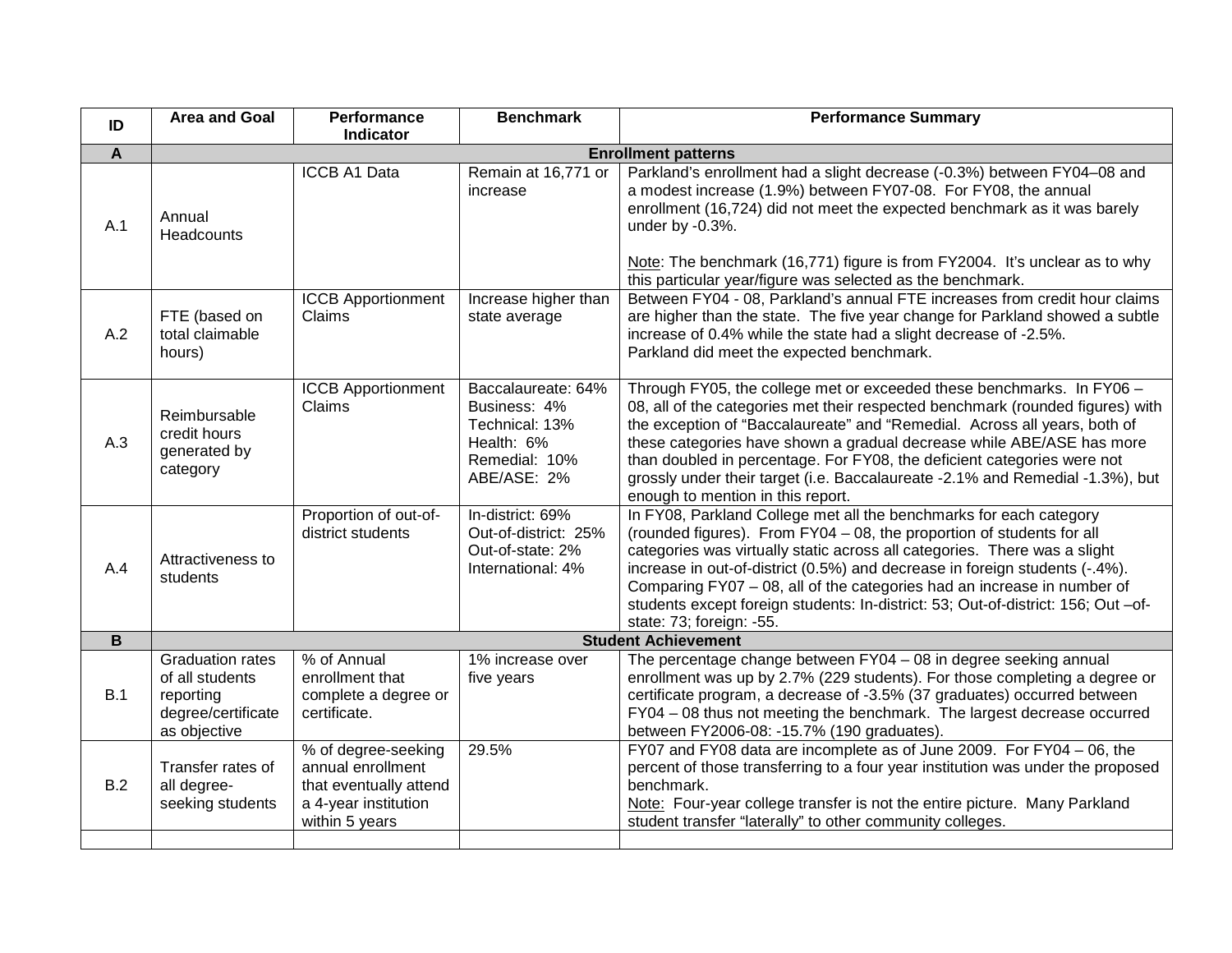| ID         | <b>Area and Goal</b>                                                  | Performance<br>Indicator                                                             | <b>Benchmark</b>                                                                                                       | <b>Performance Summary</b>                                                                                                                                                                                                                                                                                                                                                                                                                                                                                                                                                                                                                                                                               |
|------------|-----------------------------------------------------------------------|--------------------------------------------------------------------------------------|------------------------------------------------------------------------------------------------------------------------|----------------------------------------------------------------------------------------------------------------------------------------------------------------------------------------------------------------------------------------------------------------------------------------------------------------------------------------------------------------------------------------------------------------------------------------------------------------------------------------------------------------------------------------------------------------------------------------------------------------------------------------------------------------------------------------------------------|
| <b>B.3</b> | Persistence rates                                                     | Persistence rates for<br>fall-to-spring and<br>spring-to-fall for<br>credit students | 1% over five years                                                                                                     | From FY04-08, the change in persistence rates (and enrollment) for all<br>categories is:<br>Fall-to-Spring credit students: increase of 0.4% (enrl: -2.0%)<br>Fall-to-Spring degree-seeking students: increase of 0.3% (enrl: -2.0%)<br>Spring-to-Fall credit students: increase of 1.9% (enrl: -1.8%)<br>Spring-to-Fall degree-seeking students of 0.7 %(enrl: -2.2%)<br>Though all of the persistence rates increased over the five year period, only<br>Spring-to-Fall credit students reached the benchmark of 1%.                                                                                                                                                                                   |
| B.4        | Job placement<br>rates                                                | Percentage of<br>graduates reporting<br>employment                                   | At least 80%                                                                                                           | Since FY2004, at least 80% of our graduates were employed (self reported)<br>within six months of graduation. Hence, the benchmark has been met. The<br>highest reported year was FY07 with 82.1%. Considering the state of the<br>economy, FY08 had a good report with 80.9%.                                                                                                                                                                                                                                                                                                                                                                                                                           |
| B.5        | Performance of<br>Parkland students<br>who transfer to<br><b>UIUC</b> | Average UIUC GPA                                                                     | 2.87 on a 4.0 scale                                                                                                    | Parkland students who transferred to the University of Illinois- Urbana-<br>Champaign (UIUC) in Fall 2005 performed academically better (3.45 GPA)<br>than native juniors (3.19 GPA). Those who transferred in Fall 2008 also<br>performed better (3.40 GPA) than a cohort of native juniors (3.18 GPA). The<br>GPA for Fall 2008 was considerable higher than the benchmark.                                                                                                                                                                                                                                                                                                                            |
| B.6        | Course<br>completion rates                                            | Student successfully<br>completing courses<br>with a grade of C or<br>better         | At least 73%                                                                                                           | The retention rates for "C or better" have incrementally grown over the past<br>five years from 72.8% in FY04 to 73.9% in FY08. This benchmark has been<br>exceeded the past four consecutive years.<br>The "overall retention" has also incrementally grown from 77.3% in 2004 to<br>78.3% in 2008. The "Withdrawal" percent have decreased from 16.7% in<br>2004 to 14.6% in 2008.                                                                                                                                                                                                                                                                                                                     |
| B.7        | Academic<br>Engagement                                                | <b>CCSSE</b> results for<br>selected items                                           | Baseline year<br>49% required<br>reading<br>37% written 1-4<br>papers<br>40% spend 1-5<br>hours preparing for<br>class | Academic Engagement from CCSSE 2007:<br>44% of the respondents indicated they have read 1-4 books/manuals<br>$\bullet$<br>of required reading (52% indicated more than 1-4 books/manuals).<br>31% have written 1-4 papers; 30% have written 5-10 papers last year<br>$\bullet$<br>(slightly more than the previous administration).<br>41% Spend 1-5 hours a week preparing for class and 31% spend 6-<br>10 hours.<br>These responses are similar to or slightly stronger than the other IL<br>community colleges who participated, and similar to national responses.<br>Note: CCSSE was not administered in 2009 due to unforeseen turnover in<br>staff. The next administration will be Spring 2010. |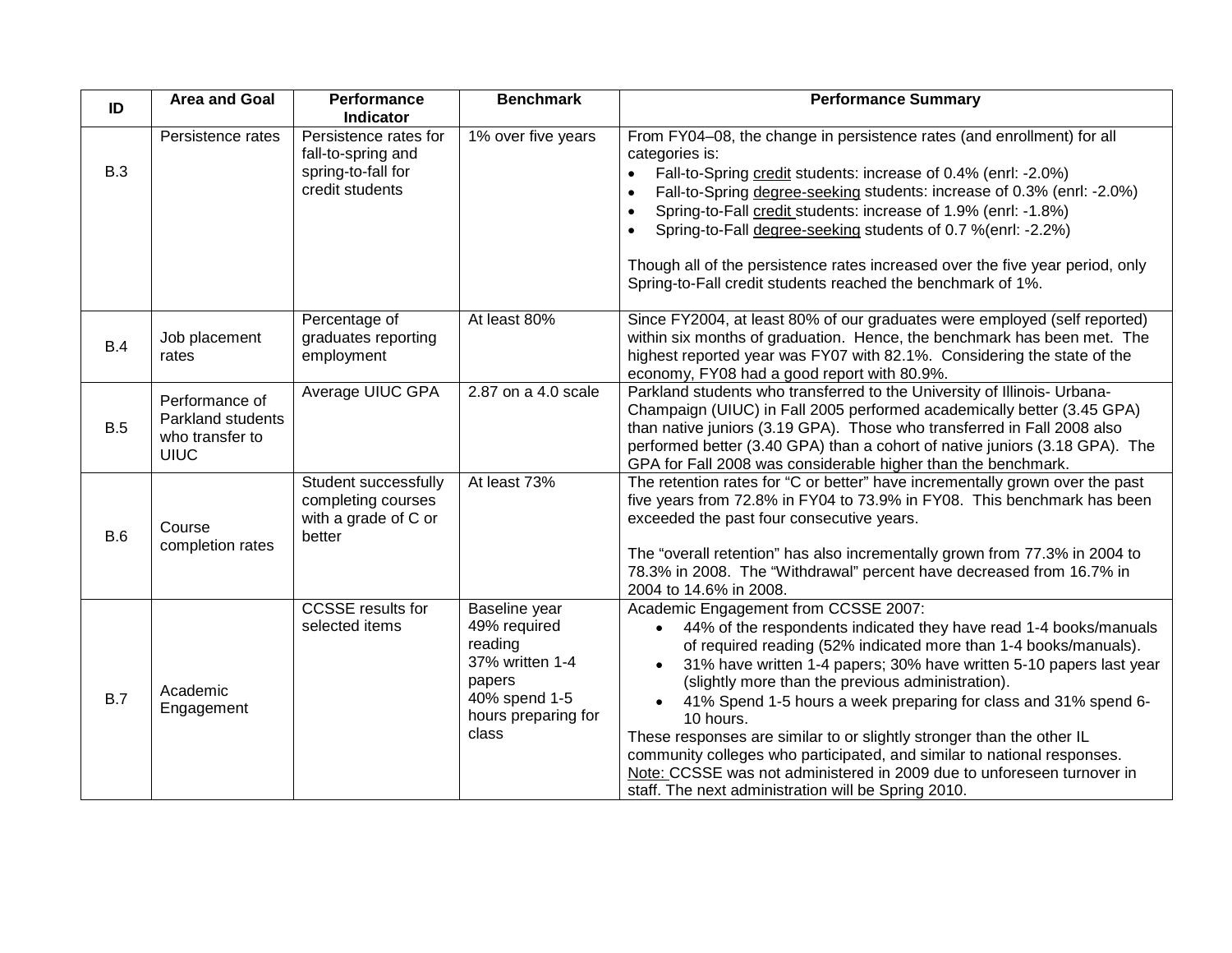| ID                      | <b>Area and Goal</b>                                                                 | Performance<br><b>Indicator</b>                                                                                 | <b>Benchmark</b>                                                                                                                 | <b>Performance Summary</b>                                                                                                                                                                                                                                                                                                                                                                                                                                                                                                                                                                                                                                                                                                                                  |
|-------------------------|--------------------------------------------------------------------------------------|-----------------------------------------------------------------------------------------------------------------|----------------------------------------------------------------------------------------------------------------------------------|-------------------------------------------------------------------------------------------------------------------------------------------------------------------------------------------------------------------------------------------------------------------------------------------------------------------------------------------------------------------------------------------------------------------------------------------------------------------------------------------------------------------------------------------------------------------------------------------------------------------------------------------------------------------------------------------------------------------------------------------------------------|
| B.8                     | Academic<br>Satisfaction                                                             | <b>CCSSE and Student</b><br><b>Satisfaction Survey</b>                                                          | 85% would choose<br>Parkland again<br>95% recommend to<br>a friend<br>86% educational<br>experience<br>74% support to<br>succeed | Satisfaction Results from CCSSE 2007 and the FY06 Student Satisfaction<br>Survey:<br>82% (estimated FY06) would choose Parkland if they "had to do it all<br>$\bullet$<br>again" (85.5% in FY04, 80.1% in FY01 and 82% in FY99). There are<br>over 1,000 respondents to these surveys.<br>96% would recommend Parkland to a friend or family member.<br>91% rate their entire educational experience at Parkland as "good" or<br>excellent (an increase over FY05 results).<br>77% feel that Parkland "very much/quite a bit" provides the support<br>they need to succeed at the college (an increase over FY05 results).<br>Note: CCSSE was not administered in 2009 due to unforeseen turnover in<br>staff. The next administration will be Spring 2010. |
| $\overline{\mathbf{c}}$ |                                                                                      |                                                                                                                 |                                                                                                                                  | <b>Participation and Service to Region</b>                                                                                                                                                                                                                                                                                                                                                                                                                                                                                                                                                                                                                                                                                                                  |
| C.1                     | Proportion of the<br>district students<br>enrolling at<br>Parkland                   | Percentage of<br>students who come<br>to Parkland directly<br>from District #505<br>high schools                | 35%                                                                                                                              | From FY03 - 08, the percent of District 505's high school graduates attending<br>Parkland College has varied between 31.0% (FY05) to 35.1% (FY08).<br>Between FY 07 - 08 there was a noticeable increase of 2.0%. FY08 exceeded<br>the benchmark which is the first time dating back to 2000.                                                                                                                                                                                                                                                                                                                                                                                                                                                               |
| C.2                     | Proportion of age<br>20-24 population<br>enrolled at<br>Parkland                     | # and percentage of<br>students in the 20-24<br>population                                                      | 14% (the population<br>estimate)                                                                                                 | For the past 5 years, nearly one-third of Parkland's credit enrollment has<br>been students aged 20-24. They represent 14% of District 505's population<br>and this figure has remained relatively constant for several years. Hence, the<br>benchmark has been met for all five years.                                                                                                                                                                                                                                                                                                                                                                                                                                                                     |
| D                       |                                                                                      |                                                                                                                 |                                                                                                                                  | <b>Diversity</b>                                                                                                                                                                                                                                                                                                                                                                                                                                                                                                                                                                                                                                                                                                                                            |
| D.1                     | Minority high<br>school graduates<br>who enroll at<br>Parkland the<br>following fall | Percentage of<br>minority high school<br>graduates enrolling<br>at Parkland the<br>semester after<br>graduation | 20% (reflective of<br>the minority<br>population in District<br>505, as of the most<br>recent Census data)<br>or more            | The percentage of minority high school graduates who enroll at Parkland in<br>the Fall semester has fluctuated over the past 5 years from 12.1% to 18.5%<br>(excluding the category "Unknown" ethnicity). The benchmark has not been<br>met in any of the last 5 years.<br>Note: the Benchmark was recently raised from 15% to 20% to reflect the<br>changing District 505 population as per the most recent U.S. Census Data.                                                                                                                                                                                                                                                                                                                              |
| D.2                     | Minority students                                                                    | Total number and<br>percentage of<br>minority credit-<br>seeking students                                       | 20% (reflective of<br>the minority<br>population in District<br>505) or more                                                     | Parkland's minority enrollment has consistently exceeded the benchmark for<br>the last 5 years with a range of 22.2% to 23.8%.<br>Note: the "Non-Resident Alien" category is excluded from the minority total.                                                                                                                                                                                                                                                                                                                                                                                                                                                                                                                                              |
| D.3                     | Minority<br>recipients of<br>degrees                                                 | Percent of minority<br>who graduate<br>compared to the<br>number of minority<br>enrolled for credit             | 23%                                                                                                                              | Minority graduates have been between11.2% and 13.6% of the graduating<br>students over the past 5 years. The benchmark has not been achieved in<br>any of the last 5 years.<br>Note: the "Non-Resident Alien" category is excluded from the minority total.                                                                                                                                                                                                                                                                                                                                                                                                                                                                                                 |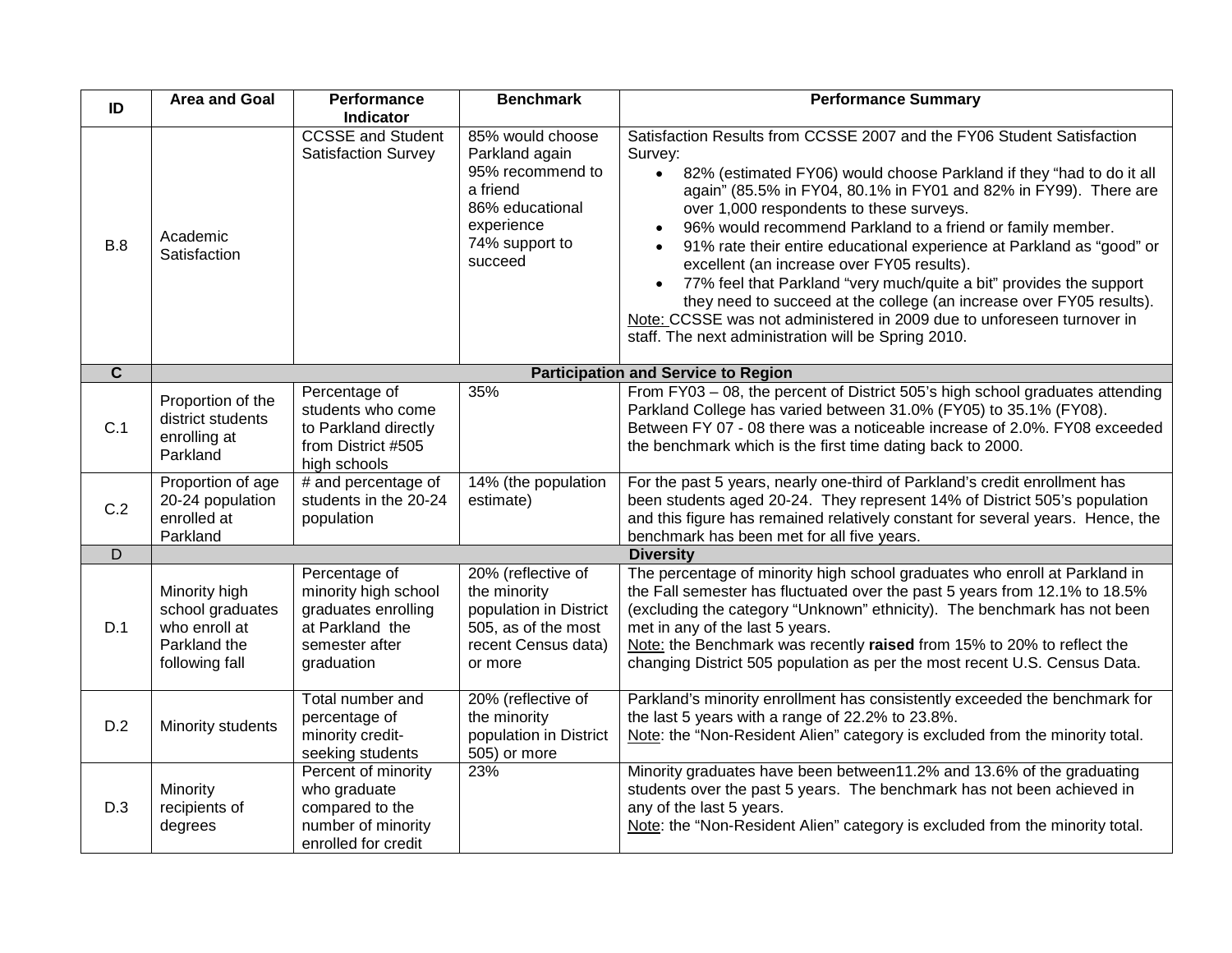| ID  | <b>Area and Goal</b>                                     | <b>Performance</b><br><b>Indicator</b>                                                                                            | <b>Benchmark</b>                                                             | <b>Performance Summary</b>                                                                                                                                                                                                                                                                                                                                                                                                                                                                                                                         |
|-----|----------------------------------------------------------|-----------------------------------------------------------------------------------------------------------------------------------|------------------------------------------------------------------------------|----------------------------------------------------------------------------------------------------------------------------------------------------------------------------------------------------------------------------------------------------------------------------------------------------------------------------------------------------------------------------------------------------------------------------------------------------------------------------------------------------------------------------------------------------|
| D.4 | Minority<br>employees                                    | Percentage of<br>minority employees<br>college-wide                                                                               | 23% (reflective of<br>student population)                                    | The percentage of minority staff has been between 9.9% and 11.5%.<br>Compared to the student population (23%) at the college, the staff population<br>under represents minorities. The expected benchmark has not been met<br>from $FY05 - 09$ .<br>Note: The percent of the category "Refuse to indicate/unknown" is at a five<br>year high in FY09 (7.5%).                                                                                                                                                                                       |
| D.5 | Diversity of<br>district compared<br>to staff population | Comparison of the<br>percentage of the<br>district minority<br>population with the<br>staff minority<br>population at<br>Parkland | 20% (reflective of<br>the minority<br>population in District<br>505) or more | The entire college workforce was 9.9% minority in FY09. The workforce at the<br>college still under represents minorities. The expected benchmark was not<br>met in FY09.<br>Note: The percent of the category "Refuse to indicate/unknown" is at a five<br>year high in FY09 (7.5%).                                                                                                                                                                                                                                                              |
| D.6 | Minority full-time<br>and part-time<br>faculty           | # and percentage of<br>minority full-time and<br>part-time faculty                                                                | 23% (reflective of<br>student population)                                    | Faculty (full or part-time) demographics show a minority under representation,<br>relative to the student population (thus not attaining the benchmark). The<br>percentage of minority full-time faculty has been relatively stable around 13-<br>14%, and the percentage of minority part-time faculty has slightly declined<br>from nearly 9% to under 7%.<br>Note: The percent of the category "Refuse to indicate/unknown" is at a five<br>year high in FY09 (7.5%).                                                                           |
| E   |                                                          |                                                                                                                                   |                                                                              | <b>Maintenance of Institutional Assets</b>                                                                                                                                                                                                                                                                                                                                                                                                                                                                                                         |
| E.1 | <b>Facilities</b>                                        | Ratio of capital outlay<br>to building assets                                                                                     | 2% assuming a<br>useful life of 50<br>years                                  | The five-year (FY04-08) average ratio is 4.4% which includes the expenditure<br>of purchasing the land and building on Mattis Avenue (i.e. "K's Building").<br>This purchase occurred in FY08 which significantly increased the building<br>asset and capital outlay between FY07-08 resulting in a ratio of 8.26%. FY08<br>meets the expected benchmark of 2%.                                                                                                                                                                                    |
| E.2 | Equipment<br>(Dave)                                      | Ratio of annual<br>expenditures on<br>equipment to book<br>value of equipment.                                                    | 12.5% assuming a<br>useful life of 8 years                                   | The five-year (FY04-08) average ratio is 12.06%. There was a marked<br>increase in capital outlay between FY06-07 which is due to increased<br>expenditures related to A/V equipment, furniture, computers and plant<br>equipment. The significant increase between FY07-08 is due to the same<br>categories of depreciable assets. This increase is also contributed to<br>equipping the "K's Building," purchasing additional vehicles for Public Safety<br>and the physical plant. The ratio for FY08 (24.9%) is nearly twice the<br>benchmark. |
| E.3 | Personnel                                                | Ratio of expenditures<br>on personnel<br>development to<br>annual personnel<br>(salary) expenditures                              | $2 - 5%$                                                                     | From FY04 - 08, the ratio has significantly increased from 1.7% to 2.5%. The<br>growth has been triggered by increased spending in travel (65.8%) and the<br>CETL (62.1%) over the same time frame. This obviously has outpaced the<br>growth of salaries (11%) during the five year period. The benchmark has<br>been attained from FY2006 - 08.                                                                                                                                                                                                  |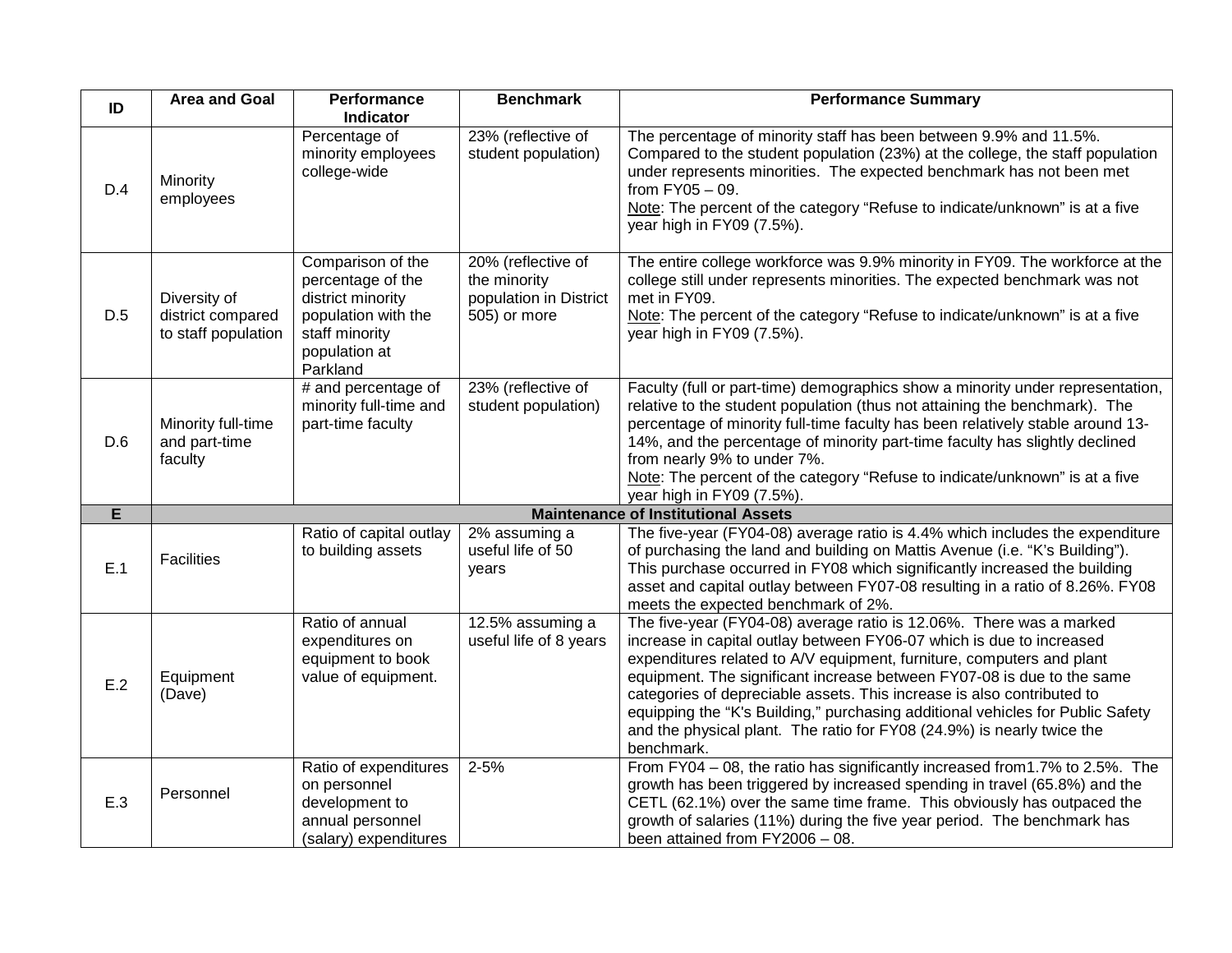| ID             | <b>Area and Goal</b>                                                                   | Performance<br><b>Indicator</b>                                                                  | <b>Benchmark</b>              | <b>Performance Summary</b>                                                                                                                                                                                                                                                                                                                                                                                                                                                                                                                                                                 |  |
|----------------|----------------------------------------------------------------------------------------|--------------------------------------------------------------------------------------------------|-------------------------------|--------------------------------------------------------------------------------------------------------------------------------------------------------------------------------------------------------------------------------------------------------------------------------------------------------------------------------------------------------------------------------------------------------------------------------------------------------------------------------------------------------------------------------------------------------------------------------------------|--|
| $\overline{F}$ | <b>Budget Flexibility</b>                                                              |                                                                                                  |                               |                                                                                                                                                                                                                                                                                                                                                                                                                                                                                                                                                                                            |  |
| F.1            | Commitment to<br>Personnel                                                             | Compensation as a<br>proportion of total<br>education and<br>general<br>expenditures.            | 79% or less                   | Between FY04 and 08, the annual compensation ratio has steadily decreased<br>from 81.4% to 76.3%. The last four years have been under the proposed<br>benchmark. With rising salaries/ benefits (17.1%) and fixed costs (17.2%),<br>this is noteworthy to mention. The five-year (FY04-08) average is 79.11%.<br>The total fixed ratio also showed a downward trend over the five years from<br>87% to 81.6%.                                                                                                                                                                              |  |
| F.2            | Level of fixed<br>commitments                                                          | Utilities and other<br>fixed costs as a<br>proportion of total<br>general funds<br>expenditures. | 83% or less                   | Between FY04-08, the annual total fixed cost ratio has decreased from 87.1%<br>to 81.6% even though the total expenditures increased substantially. The<br>increase in the general funds total expenditures, salaries and benefits<br>between FY07-08 is due to increased salaries of \$2.1 million, \$.8 million in<br>benefits and \$3 million for Datatel. The FY08 ratio of 81.6% is less than the<br>expected benchmark. The average total fixed ratio over the past five years is<br>84.64% which is above the benchmark.                                                            |  |
| F.3            | Operating<br>revenue by<br>source                                                      | Ratio of State, local,<br>and tuition support                                                    | Ratios equal to each<br>other | Between FY04-08, revenue from local (20.6%) and tuition (23.4%) sources<br>has steadily increased. However, state support slightly decreased (-0.32%)<br>from FY05-08 which will most likely continue. The funding ratios are quite<br>disparate from each other which has been the trend the past five years. State<br>support has continued to decline as local and tuition slightly grew in earlier<br>years and remained virtually static the past few years. As the fluctuations<br>occur in the different revenue streams, the benchmark will continually be<br>difficult to attain. |  |
| F.4            | Size of financial<br>reserves                                                          | Ratio of the fund<br>balance to total<br>education and O&M.                                      | 20%                           | Over the past five years, the ratio has grown significantly from 10.8% to<br>29.3%. The percent growth in the fund balance has exponentially grown<br>compared to expenditures during this time resulting in a large ratio for FY07<br>and FY08 which exceeds the benchmark. The five year average of 18.7% is<br>below the benchmark but this includes FY04 and 05 which were well under<br>the target ratio.                                                                                                                                                                             |  |
| F.5            | Total number of<br>new grants and<br>dollars available<br>to the institution<br>(Dave) | Proportion of grant<br>revenues to the total<br>budget                                           | 9%                            | Grant/contract revenue grew between FY04 -07 by 24.3%, but slightly<br>decreased in FY08 by -1.9%. Hence, the FY08 ratio (9.7%) also declined, but<br>is still above the benchmark of 9%. The ratio from FY05-08 has consistently<br>been over the bench mark of 9%.<br>Restricted funds have grown over the past five years especially from FY06-08<br>-by \$1.6 million (9%). Audited financial aid revenues have fluctuated over this<br>same timeframe, but are up significantly in FY08 by \$2.86 million (24%).                                                                      |  |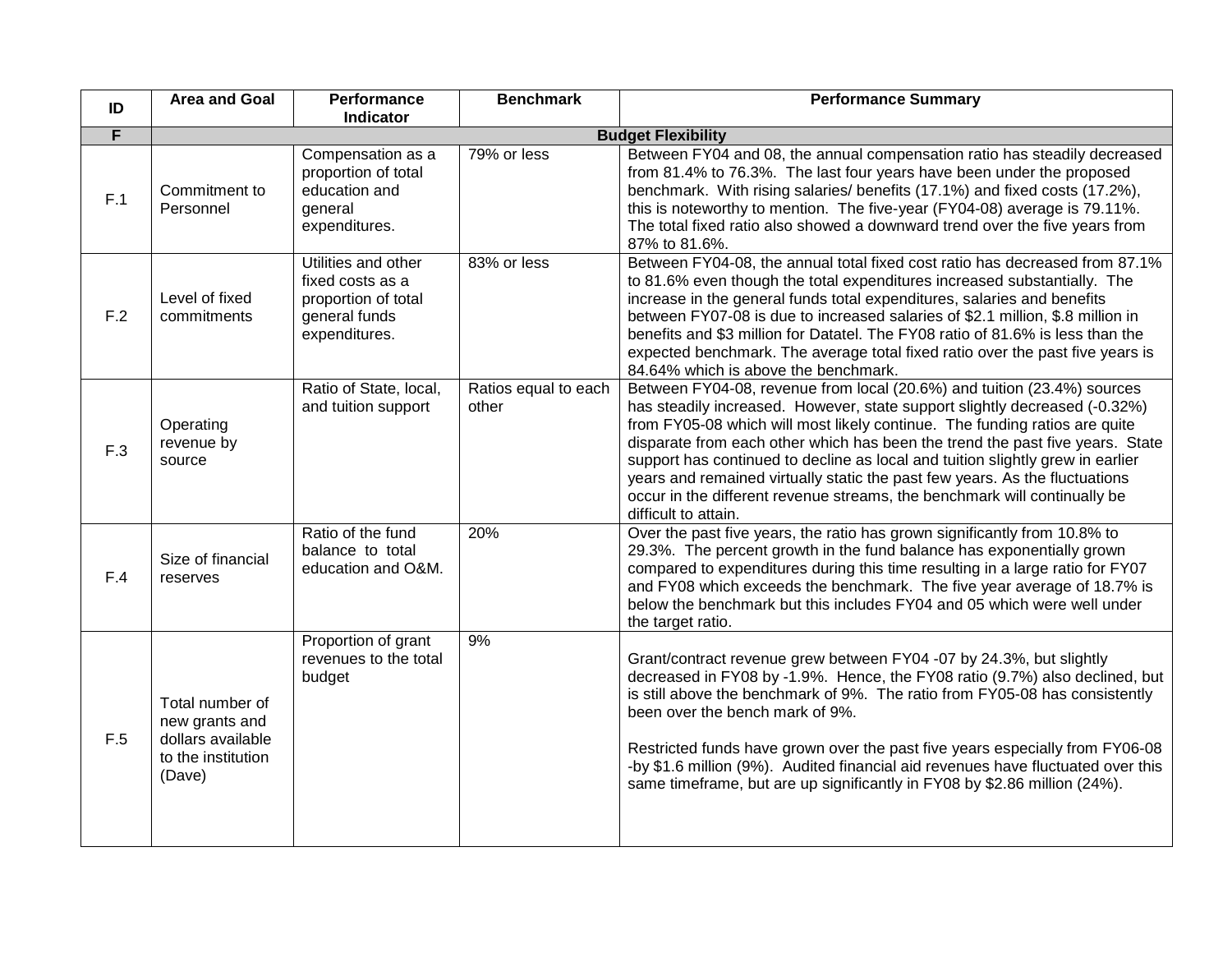| ID             | <b>Area and Goal</b>                                                                | Performance<br><b>Indicator</b>                                                                                                        | <b>Benchmark</b>                                   | <b>Performance Summary</b>                                                                                                                                                                                                                                                                                                                                                                                                                                                                                                                                 |  |
|----------------|-------------------------------------------------------------------------------------|----------------------------------------------------------------------------------------------------------------------------------------|----------------------------------------------------|------------------------------------------------------------------------------------------------------------------------------------------------------------------------------------------------------------------------------------------------------------------------------------------------------------------------------------------------------------------------------------------------------------------------------------------------------------------------------------------------------------------------------------------------------------|--|
| $\overline{G}$ | <b>Utilization of Assets</b>                                                        |                                                                                                                                        |                                                    |                                                                                                                                                                                                                                                                                                                                                                                                                                                                                                                                                            |  |
| G.1            | Student credit<br>hours attempted                                                   | Number of credit<br>hours over a 5 year<br>period - A1 dataset                                                                         | Maintain at 206,653<br>credit hours or<br>increase | Parkland's annual attempted credit hours have fluctuated between FY04-08.<br>In FY08, the attempted hours were slightly under the benchmark by -0.6% (by<br>1,278 hours). FY06 had the highest number of attempted hours in the time-<br>frame. Between FY06-07, there was a notable decline by 5,684 hours (-<br>2.7%), but this decrease was offset some in FY08 with an increase of 3,353<br>hours (1.7%).<br>Note: The benchmark (206,653) figure is from FY2004. It's unclear as to why<br>this particular year/figure was selected as the benchmark. |  |
| G.2            | Proportion of<br>equated contact<br>hours (ECH) by<br>full and part-time<br>faculty | 5 year average of FT<br>versus PT teaching<br>ratio                                                                                    | 60:40 over five<br>years                           | The proportion of FT faculty has been consistently under the benchmark over<br>the past five years. The percentage has dropped from a high of 57.7% in<br>FY04 to 56.4% in FY08. The FT faculty ratio dropped from FY04 (57.7%) to<br>FY06 (55.1%) and then rose slightly to its current level in FY08 (56.4%).                                                                                                                                                                                                                                            |  |
| G.3            | Proportion of<br>employees<br>satisfied with<br>overall work<br>environment         | <b>Staff Satisfaction</b><br>Survey - response to<br>question, "If I had to<br>do it over again, I<br>would take a job at<br>Parkland" | 95%                                                | In FY07= 96.8% (n=157) indicated that they "agreed" or "strongly agreed" with<br>this statement; an increase over the last four administrations. Agreement has<br>steadily increased for faculty, but has been decreasing for staff. FY07 saw a<br>sharp drop in agreement amongst staff (72.2%). FY07 results should be<br>interpreted with care – the overall response rate was very low relative to other<br>survey years.<br>Note: The next survey administration will be Fall 2009.                                                                   |  |
| H              |                                                                                     |                                                                                                                                        |                                                    | <b>Economic Accessibility and Affordability</b>                                                                                                                                                                                                                                                                                                                                                                                                                                                                                                            |  |
| H.1            | State MAP<br>Coverage of<br><b>Tuition and Fees</b>                                 | % Coverage of tuition<br>and fees for students<br>with zero expected<br>family contribution                                            | 75%                                                | The percent coverage of tuition/fees has been above the benchmark the past<br>four years (including 2008 with 76%). Both 2004 & 2005 were well below the<br>target percent, but have steadily grown. The estimated percent coverage for<br>FY10 is under the benchmark with 72%.                                                                                                                                                                                                                                                                           |  |
| H.2            | <b>Total Financial</b><br>Assistance<br>needed                                      | % those receiving<br>financial assistance<br>provided through<br>scholarships, loans<br>and federal work-<br>study                     | 60%                                                | The number of students applying for financial assistance has increased<br>$(5.1\%)$ from 2003 - 08, but the percent receiving assistance has dropped<br>slightly (-1.1%). The benchmark has not been attained since 2006 and<br>percent of those receiving aid dropped 6.6% between 2006-08. The percent<br>of degree-seeking applicants who receive aid also decreased over the past<br>six years by 2%.                                                                                                                                                  |  |
| H.3            | Amount Parkland<br>College<br>Foundation<br>contributes to<br>students              | 5 year increase of \$<br>in scholarship/other<br>assistance provided<br>to students                                                    | 15% increase in the<br>amount distributed          | Total Foundation scholarships have fluctuated over the past five years. The<br>amount distributed had significant growth (35.3%) between FY04-06.<br>However, a drop of -36.1% occurred between FY06-08 negating the previous<br>growth. Over the past five years, Foundation dollars applied towards<br>scholarships have dropped by 13.4%. Hence, the benchmark has not been<br>met.                                                                                                                                                                     |  |